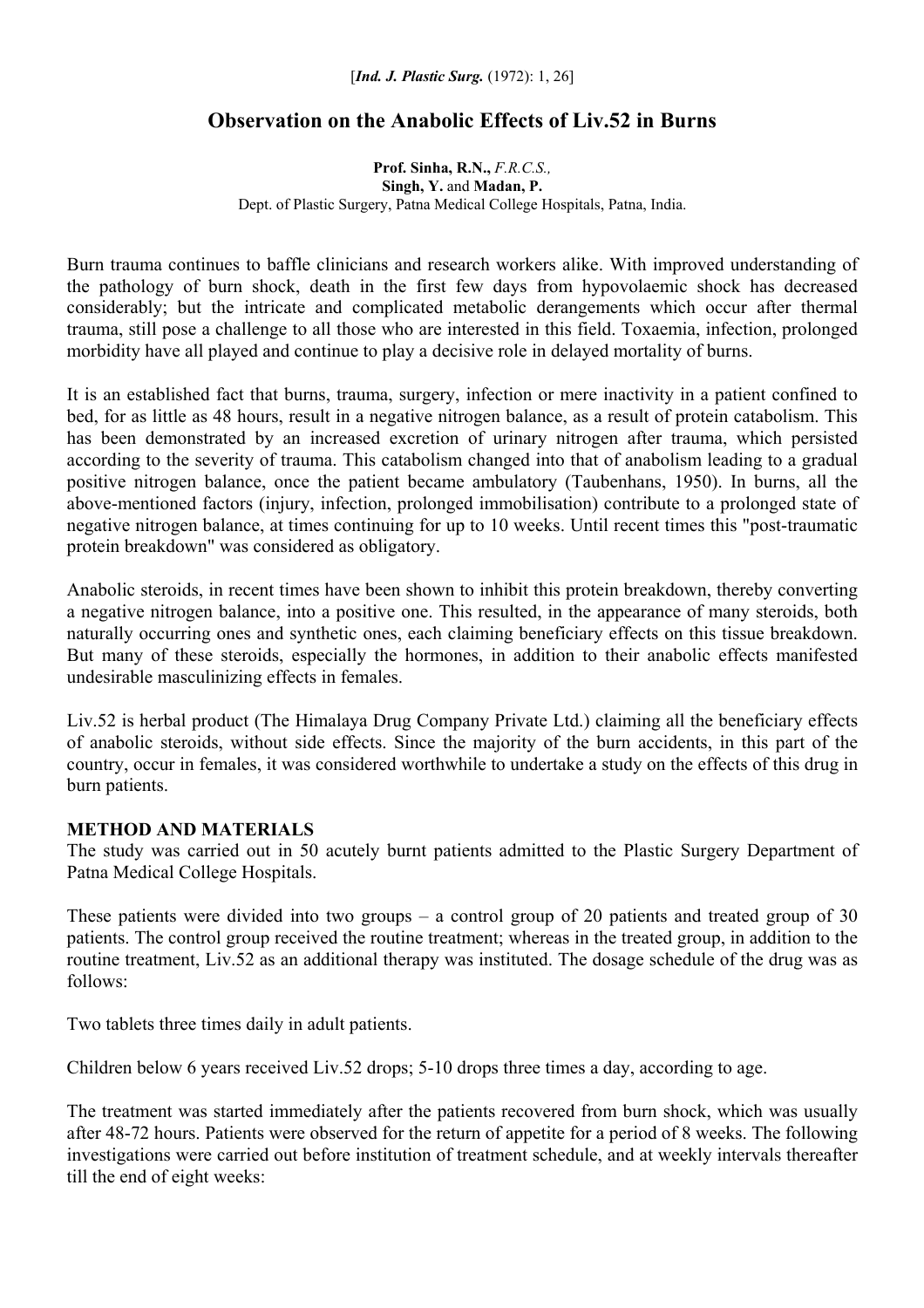Urinary nitrogen (this was not carried out in the first few days as the urine output in some cases fluctuated widely) plasma protein, SGOT and A/G ratio. A comparative study on epithelialisation of superficial burn wound, and 'take of skin graft' in deep burns was undertaken in the control and treated groups.

## **OBSERVATIONS AND DISCUSSION**

Return of appetite was found to be a definite prognostic index in evaluating the efficacy of this therapy. "An increase in appetite appeared to be the most striking and uniformly produced effect of anabolic agents and was generally accompanied by weight gain, and less constantly, by a feeling of increased strength" (Payne, 1959).

In the present study, 63 per cent of patients in the treated group regained their appetite by the  $5<sup>th</sup>$  to  $8<sup>th</sup>$ post-burn day. The remaining 37 per cent, which did not show such a favourable result were patients with extensive burns, poor nutritional status or with burn wounds badly infected. From this it is evident, that in most cases, traumatic protein breakdown is not merely related to the nature of injury, but other complicating factors may also have an influence on it.

In the control group, only two patients (10 percent) regained their normal appetite by the  $5<sup>th</sup>$  post-burn day. These two cases had only 8 per cent and 18 per cent of their body surface burnt. The observations are tabulated in Table 1.

| Table 1: Showing appetite improvement in weeks                                                                                       |                      |            |            |                         |      |                                           |      |            |            |         |  |
|--------------------------------------------------------------------------------------------------------------------------------------|----------------------|------------|------------|-------------------------|------|-------------------------------------------|------|------------|------------|---------|--|
| No. of<br>cases                                                                                                                      | $%$ of<br>burnt area | $1st$ week | $2nd$ week | $3^{\text{rd}}$<br>week |      | $4^{th}$ week $5^{th}$ week $7^{th}$ week |      | $7th$ week | $8th$ week | Results |  |
| <b>Control Group</b>                                                                                                                 |                      |            |            |                         |      |                                           |      |            |            |         |  |
|                                                                                                                                      | 8%                   | Good       | Good       | Good                    | Good | Good                                      |      |            | —          | Cured   |  |
|                                                                                                                                      | 18%                  | Poor       | Good       | Good                    | Good | Good                                      | Good |            |            | Cured   |  |
| 9                                                                                                                                    | $12 - 35%$           | Poor       | Poor       | Good                    | Good | Good                                      | Good | Good       | Good       | Cured   |  |
|                                                                                                                                      | 32%                  | Poor       | Poor       | Poor                    | Good | Good                                      | Good | Good       | Good       | Cured   |  |
| $\overline{3}$                                                                                                                       | $25 - 30\%$          | Poor       | Poor       | Poor                    | Good | Good                                      | Poor | Poor       | Poor       | Died    |  |
| 5                                                                                                                                    | $32 - 40%$           | Poor       | Poor       | Poor                    |      |                                           |      | —          |            | Died    |  |
|                                                                                                                                      |                      |            |            |                         |      |                                           |      |            |            |         |  |
| <b>Treated group</b>                                                                                                                 |                      |            |            |                         |      |                                           |      |            |            |         |  |
|                                                                                                                                      | 12%                  | Good       | Good       | Good                    | Good |                                           |      | —          |            | Cured   |  |
| 18                                                                                                                                   | $8 - 35\%$           | Poor       | Good       | Good                    | Good | Good                                      | Good | Good       | Good       | Cured   |  |
|                                                                                                                                      | 35%                  | Poor       | Poor       | Poor                    | Good | Good                                      | Poor | Poor       | Poor       | Died    |  |
| $\overline{3}$                                                                                                                       | $30 - 38%$           | Poor       | Good       | Poor                    |      |                                           |      |            |            | Died    |  |
| $\overline{2}$                                                                                                                       | $30 - 35\%$          | Poor       | Poor       | Poor                    | Good | Poor                                      | Poor | Poor       | Poor       | Died    |  |
| 5                                                                                                                                    | $30-40%$             | Poor       | Poor       | Poor                    |      |                                           |      |            |            | Died    |  |
| Control group – 55% patients regained appetite by $3^{rd}$ week. Treated group – 63% patients regained appetite by $2^{nd}$<br>week. |                      |            |            |                         |      |                                           |      |            |            |         |  |

There are reasons to say that the increase in appetite leading to better intake of food is the "primary decisive factor for the ultimate prognosis of the severely burnt patients, as seen by the fact that all the patients of the treated group who regained the appetite and maintained it, showed an all-round improvement and soon got cured." The beneficial effects of anabolic agents on appetite has been reported by a number of workers (Dolececk, 1962; Kalina, 1962).

#### **Effects on Urinary Nitrogen**

The turnover of protein can be determined fairly easily in terms of nitrogen balance, for nitrogen content of urine accounts for about 9/10 of the protein broken down in the body. "It can be assumed that any protein broken down in excess of the food intake must be derived from the patient's tissues." (Jamieson, 1969).

The present study also confirmed the fact that, estimation of urinary nitrogen is a reliable index indicating protein metabolism. The excretion of urinary nitrogen after burn injury was found to be considerably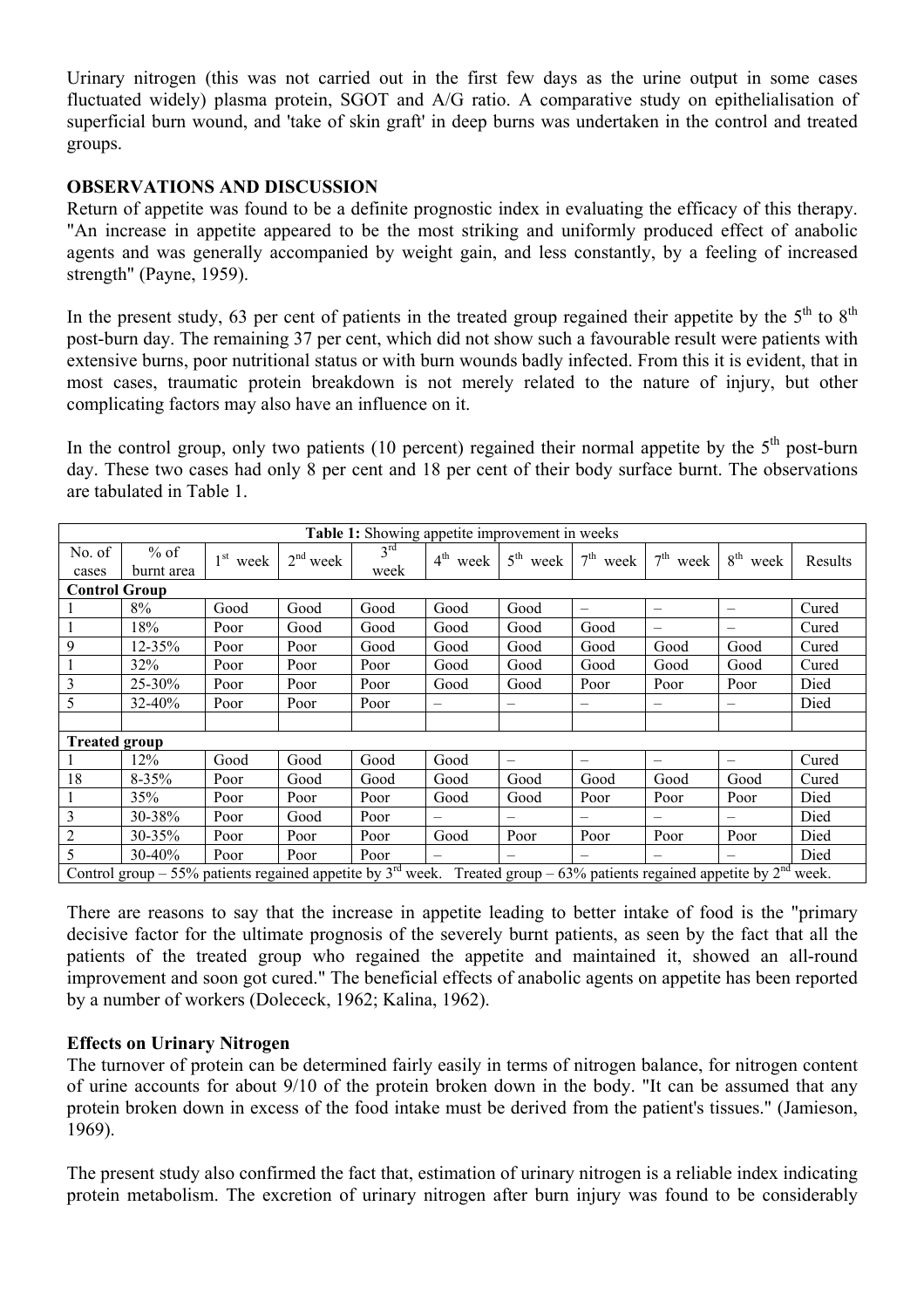elevated in spite of the fact that, proteins continue to leak through the burned surfaces. "After an extensive burn the urinary loss alone may exceed the dietary intake by the patient by 30 g/day and there are additional large losses of nitrogen in the exudate from burnt area which may continue for several weeks" (Jamieson, 1969). By increasing the appetite and thereby the intake of food, the intake of protein and other body building food is indirectly assured.

In patients treated with Liv.52, the urinary nitrogen returned to normal level much earlier, when compared with the control group; 63 per cent in the treated group showed normal urine nitrogen excretion by the beginning of the 1<sup>st</sup> week. Most of these patients had burns involving 35 per cent of the body surface. In the control group, only 25 per cent of patients had normal value of urinary nitrogen excretion in spite of the fact that in many of them far less body area was involved in the burn. This action of Liv.52 is a direct one on protein metabolism and not through its beneficiary action on appetite, since after moderate or severe trauma increasing the protein intake without the use of anabolic steroids merely increases the nitrogen loss, the balance remaining constantly negative (Jamieson, 1969). The values obtained are tabulated in Table 2.

| Table 2: Showing weekly urine nitrogen excretion in control and treated groups                                                    |            |            |            |                 |        |        |                                           |                          |            |         |  |
|-----------------------------------------------------------------------------------------------------------------------------------|------------|------------|------------|-----------------|--------|--------|-------------------------------------------|--------------------------|------------|---------|--|
| No. of                                                                                                                            | $%$ of     | $1st$ week | $2nd$ week | $3^{\text{rd}}$ |        |        | $4^{th}$ week $5^{th}$ week $7^{th}$ week | $7th$ week               | $8th$ week | Results |  |
| cases                                                                                                                             | burnt area |            |            | week            |        |        |                                           |                          |            |         |  |
| <b>Control Group</b>                                                                                                              |            |            |            |                 |        |        |                                           |                          |            |         |  |
| 3                                                                                                                                 | $8 - 12%$  |            | High       | Normal          | Normal | Normal | Normal                                    | $\overline{\phantom{0}}$ |            | Cured   |  |
| $\overline{2}$                                                                                                                    | $15 - 18%$ |            | High       | High            | Normal | Normal | Normal                                    |                          |            | Cured   |  |
| $\overline{3}$                                                                                                                    | 20-22%     |            | High       | High            | High   | Normal | Normal                                    | Normal                   | Normal     | Cured   |  |
| $\overline{3}$                                                                                                                    | 25-32%     |            | High       | High            | High   | High   | High                                      | Normal                   | Normal     | Cured   |  |
|                                                                                                                                   | 35%        |            | High       | High            | High   | High   | High                                      | High                     | Normal     | Cured   |  |
| 5                                                                                                                                 | 32-40%     |            | High       | High            |        |        |                                           |                          |            | Died    |  |
| $\overline{3}$                                                                                                                    | 25-30%     |            | High       | High            | High   | High   | High                                      | High                     | High       | Died    |  |
|                                                                                                                                   |            |            |            |                 |        |        |                                           |                          |            |         |  |
| <b>Treated group</b>                                                                                                              |            |            |            |                 |        |        |                                           |                          |            |         |  |
| 3                                                                                                                                 | $8 - 12\%$ |            | High       | Normal          | Normal | Normal | Normal                                    | Normal                   | Normal     | Cured   |  |
| 16                                                                                                                                | $12 - 35%$ |            | High       | High            | Normal | Normal | Normal                                    | Normal                   | Normal     | Cured   |  |
| $8\,$                                                                                                                             | $30 - 40%$ |            | High       | High            |        |        |                                           |                          |            | Died    |  |
| 3                                                                                                                                 | 30-35%     |            | High       | High            | High   | High   | High                                      | High                     | High       | Died    |  |
| Control group – 25% of the patients showed normal urine nitrogen excretion by $4^{th}$ week. By $7^{th}$ week 55% of the patients |            |            |            |                 |        |        |                                           |                          |            |         |  |
| showed normal urine nitrogen excretion                                                                                            |            |            |            |                 |        |        |                                           |                          |            |         |  |
| Treated group $-63\%$ of the patients showed normal urine nitrogen excretion by $4th$ week.                                       |            |            |            |                 |        |        |                                           |                          |            |         |  |

## **Effect on Plasma Proteins, A/G Ratio**

After burns there was a fall in the level of plasma proteins, which was gradual and sustained. In the treated group, the fall was minimal and in many cases by the 5th week it started returning to normalcy. A/G ratio was not found to be disturbed much.

SGOT level (Normal 4-50) showed a considerable increase in the post-burn period, depending upon the severity of burn wound. It was observed that all these investigations indicated improvement, which was closely related to the regaining of the appetite. It may be concluded that all these are secondary to the return of appetite and increased intake of food.

In the control group, 10 patients had their deep burn grafted. Good take was noticed in 50 per cent of the patients. In the other half, the procedure had to be repeated. The two cases of superficial burn took 4-4½ weeks' time for complete epithelialisation.

In the treated group, 14 patients underwent grafting procedure. In 9 (64%) the take was good and in the remaining 5 (36%) the grafting had to be repeated.